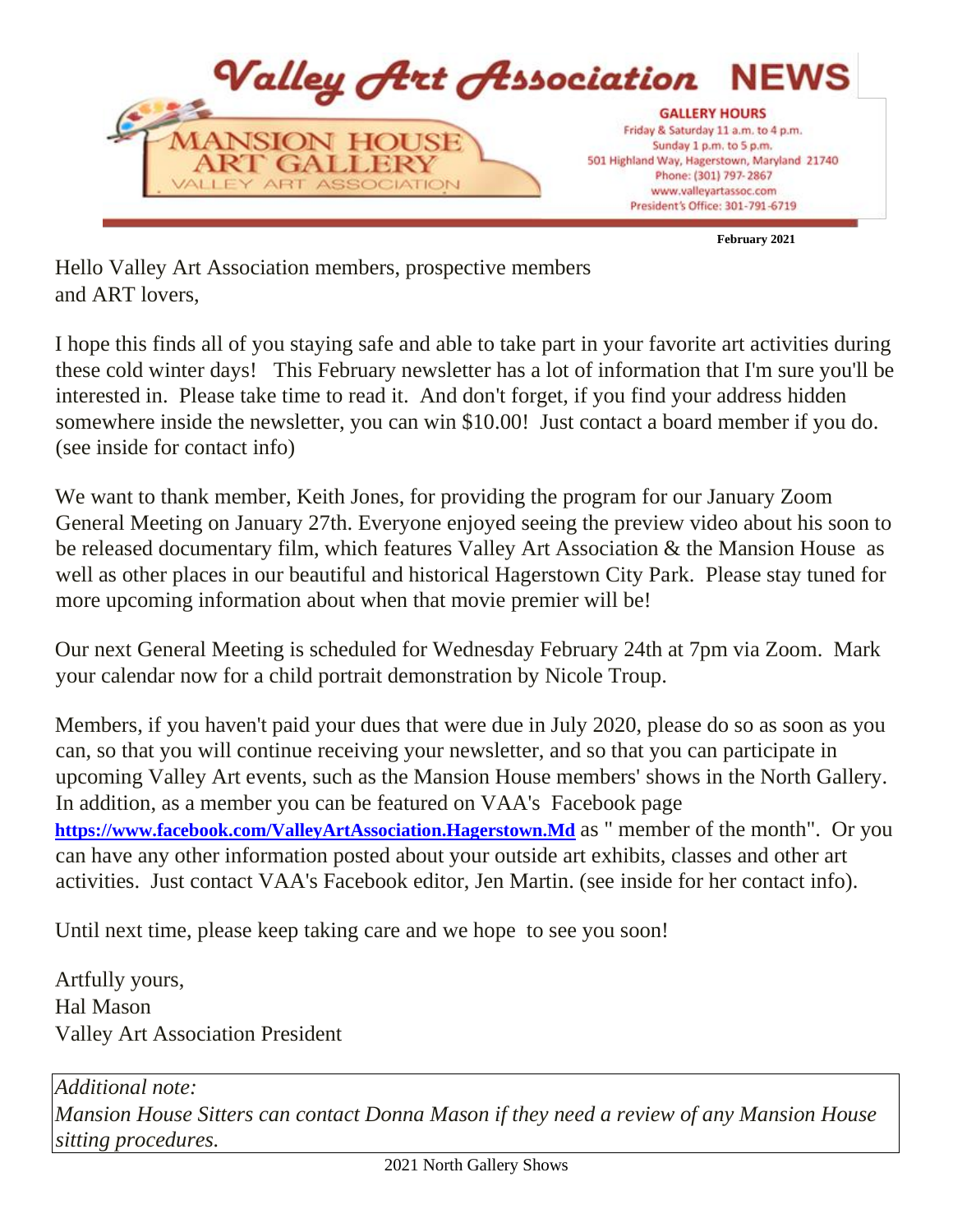# 2021 North Gallery Shows

| <b>Month</b>                               | <b>Title/Exhibitor</b>                                                                           | <b>Drop Off Dates</b>           | <b>Opening</b>    | <b>Closing</b>     | <b>Pick Up Date</b> |
|--------------------------------------------|--------------------------------------------------------------------------------------------------|---------------------------------|-------------------|--------------------|---------------------|
| <b>February</b>                            | Love (life, person,<br>place)                                                                    | <b>January 31-February</b><br>2 | <b>February 5</b> | <b>February 28</b> | March 1-2           |
| <b>March</b>                               | <b>Spring Fever</b>                                                                              | February 28-March 1             | March 5           | March 28           | <b>March 29-31</b>  |
| <b>April</b>                               | Oil and Water*<br><b>Janie Moltrup</b>                                                           | <b>March 29-31</b>              | April 2           | April 25           | <b>April 26-30</b>  |
| <b>May</b>                                 | <b>Favorite Pets</b>                                                                             | <b>April 25-26</b>              | April 30          | May 30             | <b>May 31</b>       |
| June/July                                  | <b>Summer's Dream</b>                                                                            | <b>May 30-31</b>                | June 4            | July 31            | August 1-2          |
| <b>August</b>                              | <b>Driven to Abstraction</b>                                                                     | July 30-August 1                | <b>August 6</b>   | <b>August 29</b>   | <b>August 30-31</b> |
| September                                  | Ann Williams'<br>Garden                                                                          | <b>August 30</b>                | September 3       | September 26       | September 27-30     |
| October                                    | Three Gals and a Guy<br>(Hal and Donna)<br><b>Mason, Carol Miller,</b><br><b>Marilyn Eavey</b> ) | September 27-30                 | October 1         | October 31         | November 1          |
| <b>November</b>                            | <b>Memories</b><br><b>Disappearing</b>                                                           | October 31-<br>November 1       | November 5        | November 28        | November 29-30      |
| <b>December</b><br><b>2021January 2022</b> | <b>Winter Wonderland</b>                                                                         | November 28-29                  | December 3        | December 31        | January 2-3         |

**\*Waynesboro Studio Arts Club group show - workshop students of David Good and Fritz Biggs** 

# **2021 ART IN THE HALLWAY Meritus Health Center**

| <b>Month</b>     | <b>Name</b>                          |
|------------------|--------------------------------------|
| <b>February</b>  | <b>Lily Ramos</b>                    |
| <b>March</b>     | <b>Marilyn Pontius</b>               |
| April            | <b>Cory Kerr &amp; Martin Nikirk</b> |
| <b>May</b>       | Carol Gwinn & Bonita Conry           |
| June             | Victoria Baker                       |
| July             | <b>Chris Shingler</b>                |
| <b>August</b>    | <b>Jeff Jones</b>                    |
| <b>September</b> | Donna Bingaman                       |
| <b>October</b>   | Carol A. Wolfensberger               |
| <b>November</b>  | <b>Nicole Troup</b>                  |
| <b>December</b>  | <b>Denny Bingaman</b>                |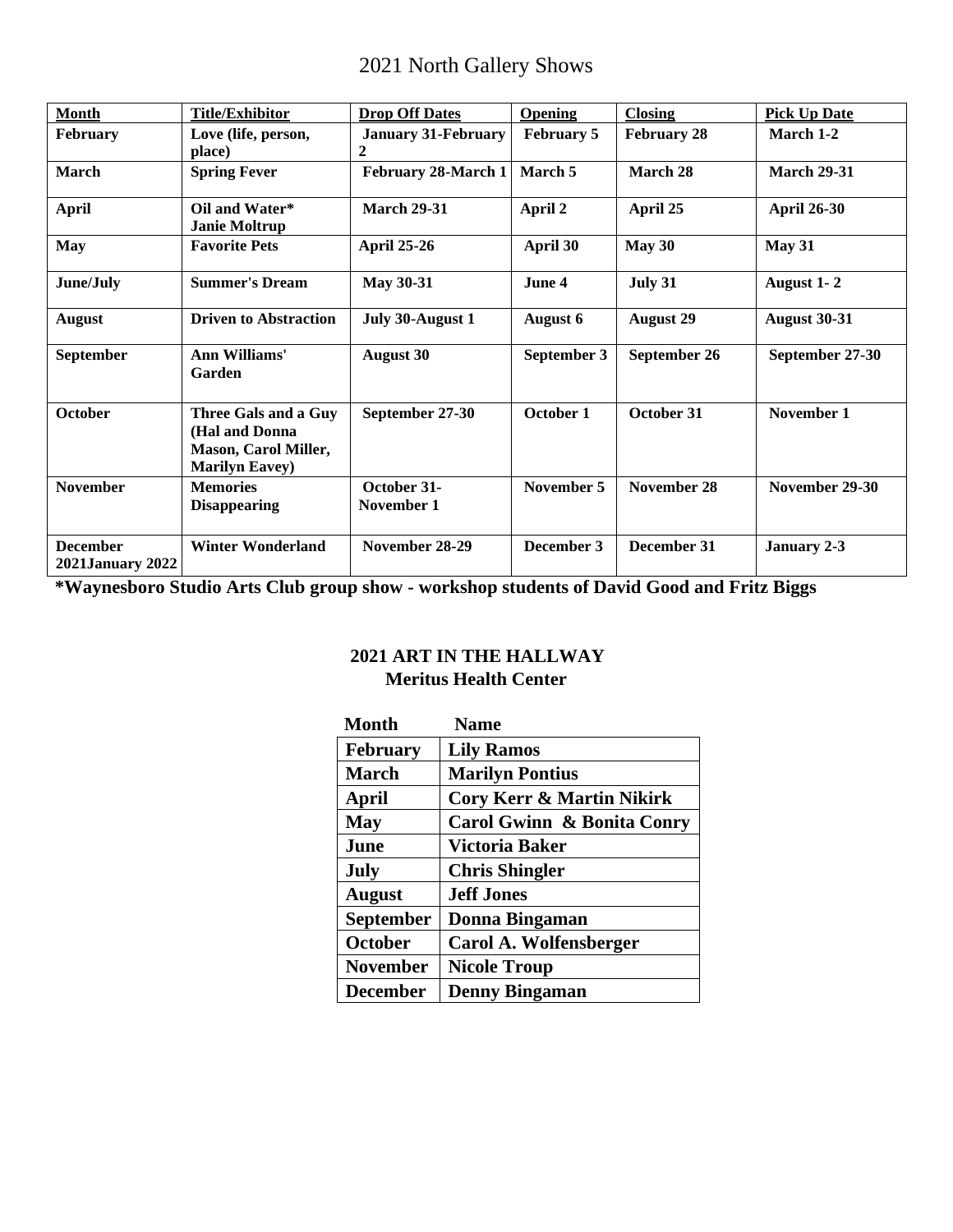# **Member News and Activities**

# **Dick Blick Icon on the VAA Web Page - Did You Know…?**

If you are buying art supplies from Dick Blick, and go to the Dick Blick web site by clicking on the Blick link on the VAA web site, VAA will receive a commission of 10% on your total order. There is no difference in cost to you, and it is "free" money to VAA. Blick pays this to VAA for the privilege of advertising on our web site. (Note that this payment will only occur when you use the VAA link; otherwise, Blick will not not connect your order to VAA.)

**Valley Art will now be featuring our members on Facebook! If you are interested in being the "Featured Valley Art Association Member" on Valley Art Association's Facebook page, have an album with up to a maximum of 5 photos of your work, or if you have any other information posted about your outside art exhibits, classes and other art activities, please email editor, JEN MARTIN at jenmartin72@outlook.com and she will be glad to work with you about your feature. Other VAA FB editors are : Sue Parker at scp2art@gmail.com, Carol Wilks at cawilks44@gmail.com, and John Mullican at johnnmullican@gmail.com. They are available to post other articles of interest to members on FB as well.** 

### **Web Site Improvements**

Valley Art is looking at the feasibility of improvements to its web site. If you have ideas, please share them with Sue Parker @ scp2art@gmail.com by 2/15/21.

**Please visit our partner in the arts, the Washington County Arts Council, Inc. either in person at 34 S. Potomac St., Hagerstown, Md 21740, Phone number (301) 791-3132, <http://www.washingtoncountyarts.com/> [o](http://www.washingtoncountyarts.com/)r Washington County Arts Council, Inc. on Facebook.** 

### **Figure-Drawing Sessions**

Live figure-drawing sessions at the Mansion House are on hold due to the surge in coronavirus cases. Online sessions are available through the DC Art Models Collective: a weekly schedule of these sessions is detailed through their websit[e](http://dcartmodelcollective.com/) **[dcartmodelcollective.com.](http://dcartmodelcollective.com/)** Subscribe for their weekly update via the website or emailing **dcartmodelcollective@gmail.com.** Wonderful selection of models and options, very well organized, price of sessions \$7/1 hour, \$14/2 hours, \$20/3 hours. You may speak directly with one of their Administrators: LiiLii Seniura, Artist and Artist's Model, 410-412-0048 or find her online a[t](http://www.liiliifish.com/) **[http://www.liiliifish.com](http://www.liiliifish.com/)**[/](http://www.liiliifish.com/) or Instagram **@liiliiarts@liiliifish.**

### **Zoom Classes and Online Mentoring and Other Resources**

### **Michael Timothy Davis**

# *Art Renewal Center Award Winner with still life, "Art of the Imagination":*

**Creating The Still Life:** online classes, \$35 per 3 hour session. Classes will be started once the minimum number of artists is reached. For details and to register, contact Elaine Wolfe at **valleyartinfo@gmail.com** or 304-261-9583.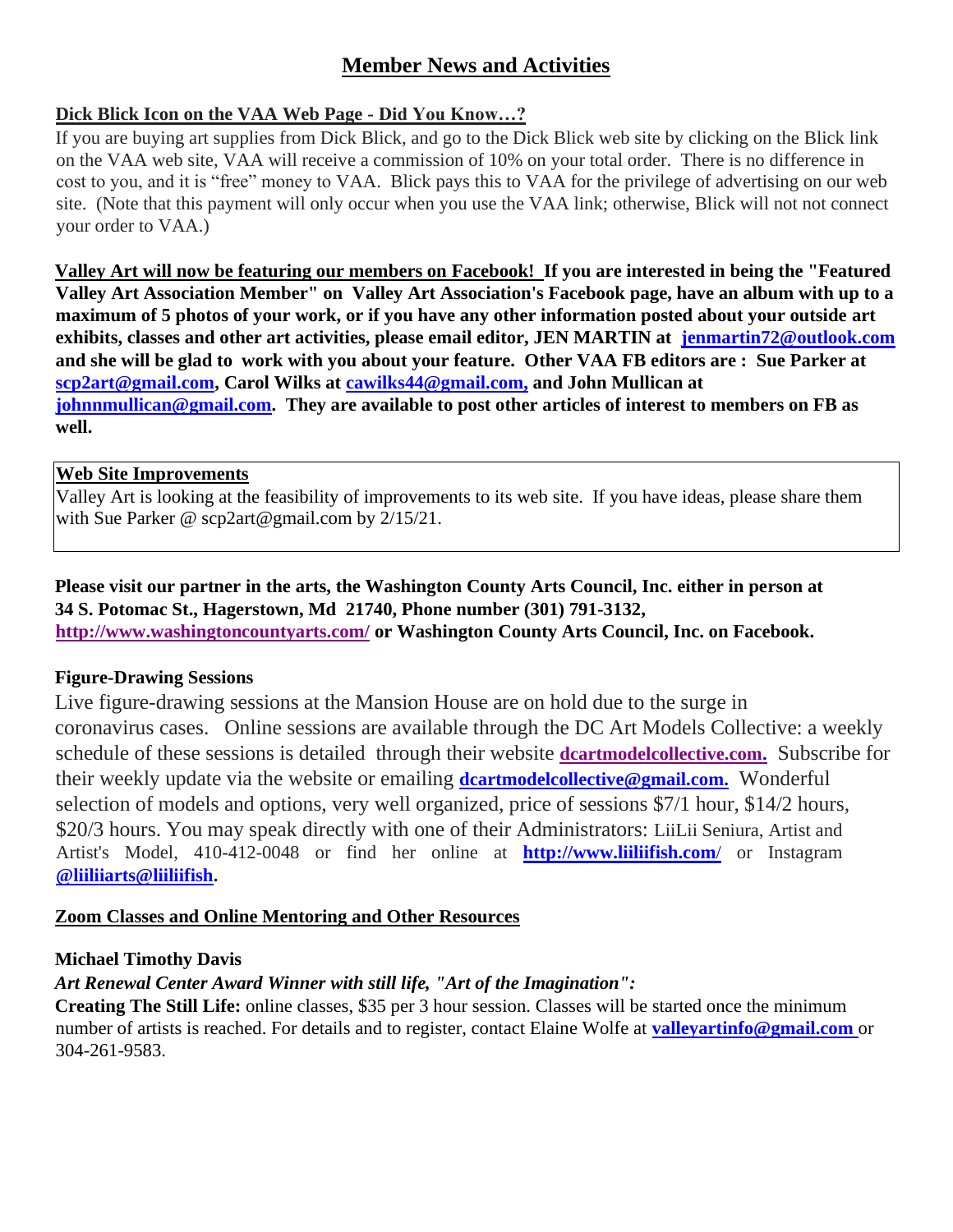# **Nicole Troup**

# *Portrait Society of America 2020 Finalist with portrait, "Golden Dreams"*

**Child Portrait Painting with Gold Leaf** (and Open Slow-Drying Acrylics) February 18, 25, March 4, 11, 2021; Thursday evening Zoom classes, 7 - 9 PM: Cost \$160. The recorded class will be sent to students each week.

#### **Drawing the Child Portrait using Charcoal Pan Pastel techniques**

March 25, April 1, 8, 15; Thursday evening Zoom classes, 7:00 - 8:30 PM; Cost \$110. **Registration/details** here: **[http://www.nicoletroupmasterpiece.com/workshops](http://www.nicoletroupmasterpiece.com/workshops,)**[,](http://www.nicoletroupmasterpiece.com/workshops,) email **nfntroup6@gmail.com**, or 717-331-1003

### **Hans Guerin and his artist wife, Beth Loiselle**

Offering Online Mentoring: see their website, **<http://www.hansguerin.com/>** for details.

**Sadie Valeri**: a fine resource for online classes on classical drawing and painting techniques[,](http://www.sadievaleriatelier.com/) **[www.sadievaleriatelier.com](http://www.sadievaleriatelier.com/)**[.](http://www.sadievaleriatelier.com/)

**The New Masters Academy**. Another resource for poses/models online: The website is **[http://www.nma.art/.](http://www.nma.art/)**

Congratulations to Valley Art Association member, Ryan Wilson, for winning the 2020 Maryland Zoo Photography Competition Photo of the Year with his photo of Sofiya the leopard at Maryland zoo in Baltimore. You can see Ryan's work at **http:/[/www.OCPhoto.org.](http://www.ocphoto.org/)**

### **Current and Future Exhibitions**

# **The Washington County Museum of Fine Arts**

The Cumberland Valley Artists and Photographers Exhibitions open on January 31, on display until April 4th. The virtual reception will be held on February 7th, from 3:00 to 4:30 PM. Panelists will include award winners who will be asked to discuss their work with the museum. A link to this webinar is on their website: **[wcmfa.org,](http://wcmfa.org/)** in the Current and Future Exhibitions section.

**The Museum of Shenandoah Valley** in Winchester, VA. February 20-August 8, 2021: Norman Rockwell's America - from the National Museum of American Illustration, Newport, RI, including original works spanning six decades along with the Four Freedom posters and vintage Saturday Evening Post covers.

### **Message from Our Historian**

Should you have any art-related articles, notices of awards, photos or other information that you feel is pertinent to the VAA and your artistic endeavors, please leave them at the Mansion House Gallery desk. Place your name and date upon the item and I will enter them into the VAA archives. Please leave clippings, photos, information or other appropriate items that you would like to have placed into our archives at the Mansion House Gallery desk. Please place your name and the date of the event unto the item. 11479 Fawnbridge Drive Thank you for your help. In addition, I urge you to take advantage of this opportunity to participate and help shape the VAA's history by using ZOOM, the newest VAA tool. Hope to see your smiling faces soon! Roy Tressler Historian

**42 West Arts Gallery Fine Arts and Crafts 42 West Main Street is open for business!** Fridays 4-7 and Saturdays 10am-4pm Come in and browse or make a purchase from local artists, and fine craftsmen. All work is handmade by local artisans. Classes are temporarily on hold because of Covid 19. They are hoping to resume